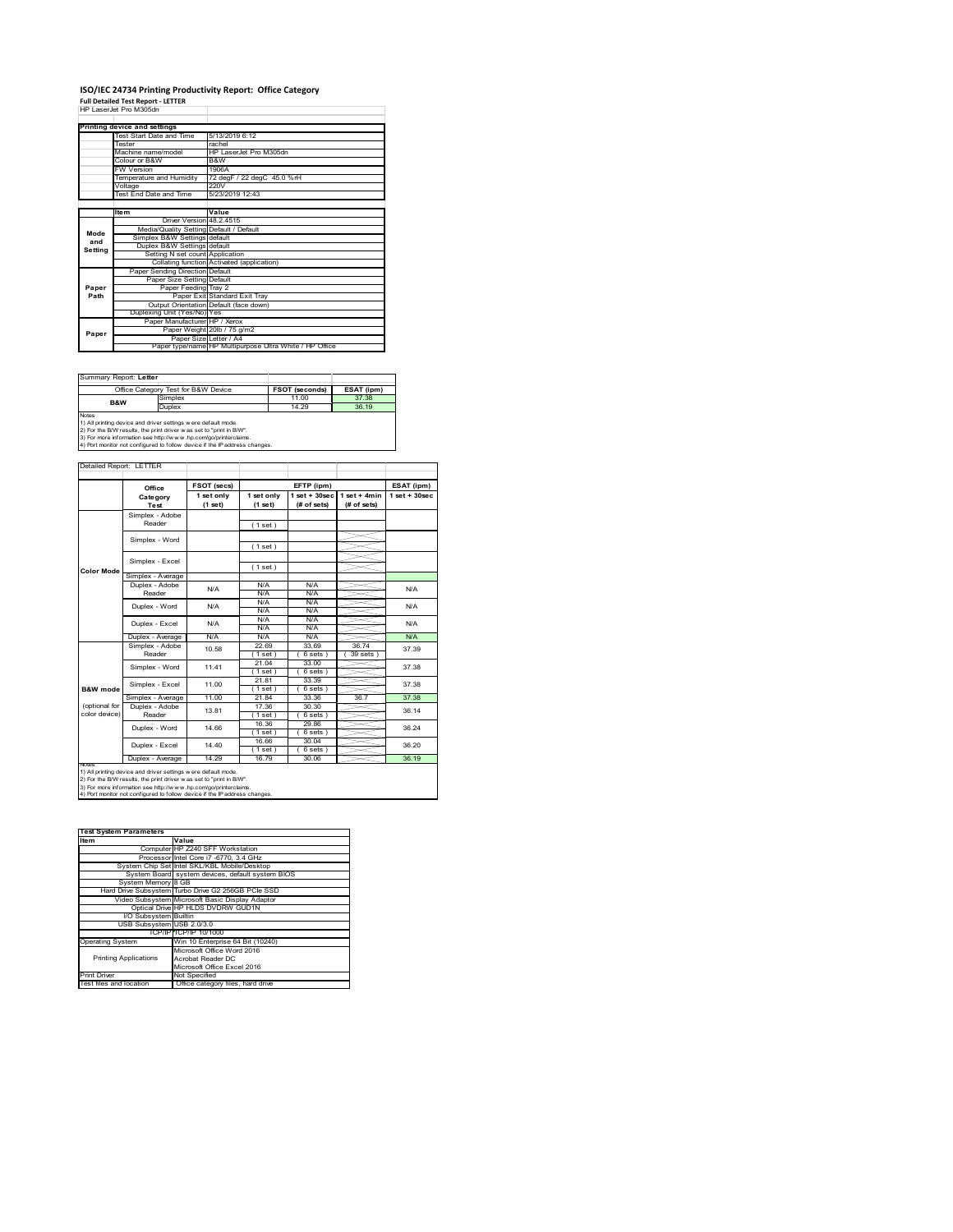### **ISO/IEC 24734 Printing Productivity Report: Office Category Full Detailed Test Report ‐ A4** HP LaserJet Pro M305dn

|         | iii Laosiosti 10 m.ooogii               |                                                         |
|---------|-----------------------------------------|---------------------------------------------------------|
|         |                                         |                                                         |
|         | Printing device and settings            |                                                         |
|         | Test Start Date and Time                | 5/13/2019 6:12                                          |
|         | Tester                                  | rachel                                                  |
|         | Machine name/model                      | HP LaserJet Pro M305dn                                  |
|         | Colour or B&W                           | B&W                                                     |
|         | <b>FW Version</b>                       | 1906A                                                   |
|         | Temperature and Humidity                | 72 degF / 22 degC 45.0 %rH                              |
|         | Voltage                                 | 220V                                                    |
|         | Test End Date and Time                  | 5/23/2019 12:43                                         |
|         |                                         |                                                         |
|         | <b>Item</b>                             | Value                                                   |
|         | Driver Version 48.2.4515                |                                                         |
| Mode    | Media/Quality Setting Default / Default |                                                         |
| and     | Simplex B&W Settings default            |                                                         |
| Setting | Duplex B&W Settings default             |                                                         |
|         | Setting N set count Application         |                                                         |
|         |                                         | Collating function Activated (application)              |
|         | Paper Sending Direction Default         |                                                         |
|         | Paper Size Setting Default              |                                                         |
| Paper   | Paper Feeding Tray 2                    |                                                         |
| Path    |                                         | Paper Exit Standard Exit Tray                           |
|         |                                         | Output Orientation Default (face down)                  |
|         | Duplexing Unit (Yes/No) Yes             |                                                         |
|         | Paper Manufacturer HP / Xerox           |                                                         |
| Paper   |                                         | Paper Weight 20lb / 75 g/m2                             |
|         |                                         | Paper Size Letter / A4                                  |
|         |                                         | Paper type/name HP Multipurpose Ultra White / HP Office |

| Summary Report: A4                                                                         |                                                                                                                                                                                                         |                       |            |
|--------------------------------------------------------------------------------------------|---------------------------------------------------------------------------------------------------------------------------------------------------------------------------------------------------------|-----------------------|------------|
|                                                                                            | Office Category Test for B&W Device                                                                                                                                                                     | <b>FSOT (seconds)</b> | ESAT (ipm) |
| B&W                                                                                        | Simplex                                                                                                                                                                                                 | 11.37                 | 35.64      |
|                                                                                            | Duplex                                                                                                                                                                                                  | 14 61                 | 34.66      |
| <b>Notes</b><br>4) Port monitor not configured to follow device if the IP address changes. | 1) All printing device and driver settings were default mode.<br>2) For the B/W results, the print driver was set to "print in B/W".<br>3) For more information see http://www.hp.com/go/printerclaims. |                       |            |

**FSOT (secs) ESAT (ipm) EFTP (ipm) Office 1 set only (1 set) 1 set only (1 set) 1 set + 30sec (# of sets) 1 set + 4min (# of sets) 1 set + 30sec** ( 1 set ) ( 1 set ) ( 1 set ) Simplex - Average Duplex - Adobe  $N/f$ N/A N/A N/A N/A N/A N/A N/A N/A  $N/A$   $N/A$   $N$ . Puplex - Average N/A N/A N/A N/A N/A N/A N/A<br>Simplex - Adobe 10.81 22.21 32.19 35.03 35.6<br>Reader 10.81 (1.set) (6.sets) 37.sets) 35.6 22.21 32.19 35.03<br>
(1 set) (6 sets) (37 sets)<br>
20.04 31.45  $( 6 \text{ sets } )$ <br> $31.45$ 20.04 31.45 ( 1 set ) ( 6 sets ) 21.22 31.98  $\frac{11.66}{21.15}$   $\overline{)4.15}$   $\overline{)4.15}$   $\overline{)31.87}$ Simplex - Average 11.4 21.15 31.87 35.0 35.64<br>
Duplex - Adobe 14.13 16.96 29.10 34.62<br>
Reader 14.13 16.6t) (6 sets) 34.62 16.96 29.10 ( 1 set ) ( 6 sets ) 15.84 28.52  $( 6 \text{ sets } )$ <br> $28.90$  $(1$  set)<br> $(1$  set)<br> $(1$  set)<br> $16.42$  $( 6 \text{ set} 28.84)$ Duplex - Average | 14.6 | 16.42 | 28.84 | 34.66 14.56 Duplex - Word Duplex - Excel 34.64 34.74 15.14 14.13 N/A 35.66 35.63 35.64 34.62 N/A Simplex - Word 11.97 Duplex - Excel 10.81 notes<br>1) All printing device and driver settings were default mode.<br>2) For the B/W results, the print driver was set to "print in B/W".<br>3) For more information see http://www.hp.com/go/printerclaims.<br>4) Por moralitor not c **B&W** mod (optional for color device) **Colour Mode** Simplex - Adobe Reader Simplex - Excel Simplex - Word Simplex - Excel 11.31 Reader Duplex - Word ailed Report: A4 **Category Test** N/A  $N/A$   $N/A$   $N/A$   $N/A$   $N/A$ N/A

| <b>Test System Parameters</b> |                                                    |
|-------------------------------|----------------------------------------------------|
| Item                          | Value                                              |
|                               | Computer HP Z240 SFF Workstation                   |
|                               | Processor Intel Core i7 -6770, 3.4 GHz             |
|                               | System Chip Set Intel SKL/KBL Mobile/Desktop       |
|                               | System Board system devices, default system BIOS   |
| System Memory 8 GB            |                                                    |
|                               | Hard Drive Subsystem Turbo Drive G2 256GB PCle SSD |
|                               | Video Subsystem Microsoft Basic Display Adaptor    |
|                               | Optical Drive HP HLDS DVDRW GUD1N                  |
| I/O Subsystem Builtin         |                                                    |
| USB Subsystem USB 2.0/3.0     |                                                    |
|                               | TCP/IPITCP/IP 10/1000                              |
| <b>Operating System</b>       | Win 10 Enterprise 64 Bit (10240)                   |
|                               | Microsoft Office Word 2016                         |
| <b>Printing Applications</b>  | Acrobat Reader DC                                  |
|                               | Microsoft Office Excel 2016                        |
| <b>Print Driver</b>           | Not Specified                                      |
| Test files and location       | Office category files, hard drive                  |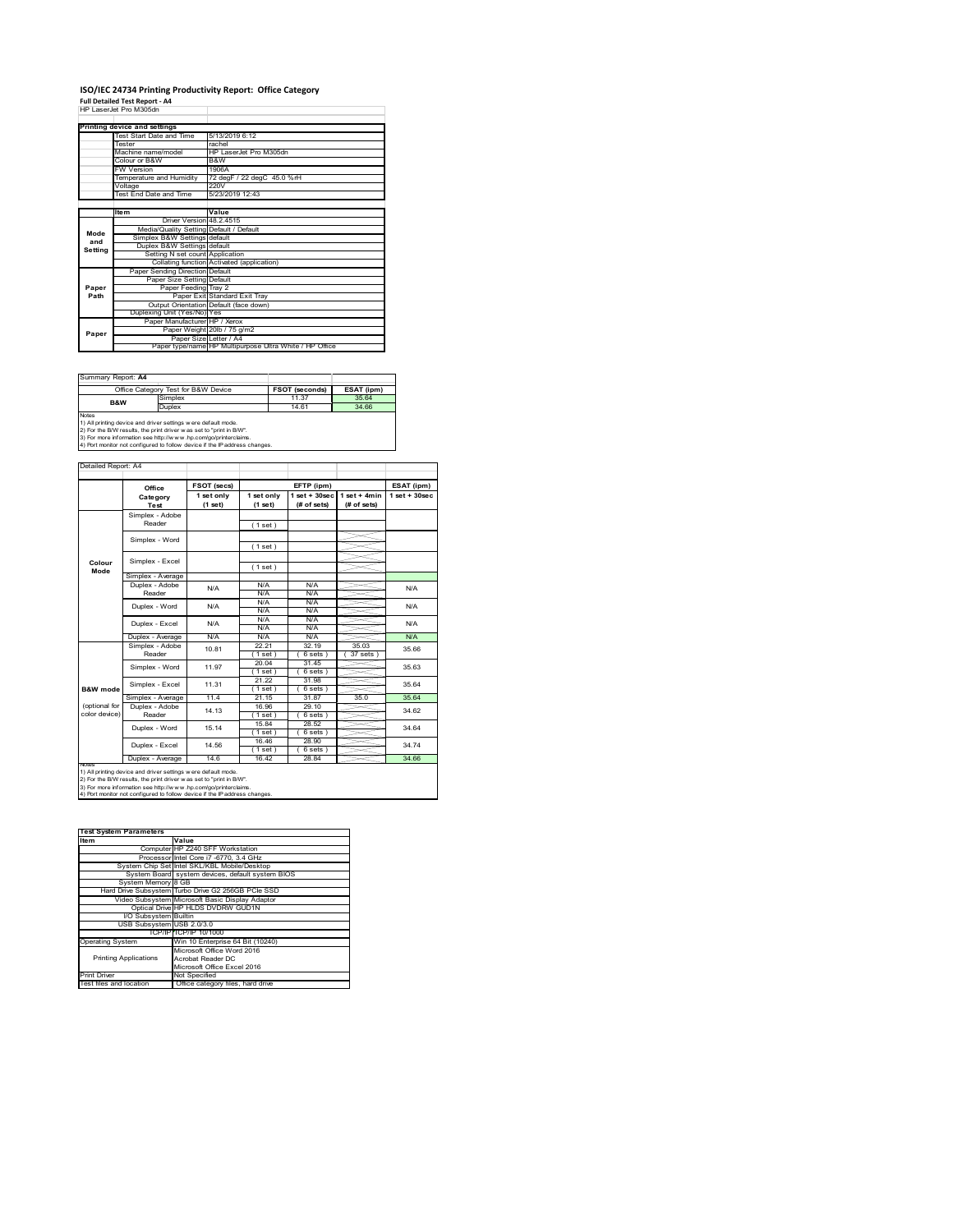# **ISO/IEC 24734 Printing Productivity Report: Office Category Feature Performance Full Report ‐ Office Feature Performance Test** HP LaserJet Pro M305dn

|         | Printing device and settings            |                                                         |
|---------|-----------------------------------------|---------------------------------------------------------|
|         | Test Start Date and Time                | 5/13/2019 6:12                                          |
|         | Tester                                  | rachel                                                  |
|         | Machine name/model                      | HP Laser let Pro M305dn                                 |
|         | Colour or B&W                           | B&W                                                     |
|         | <b>FW Version</b>                       | 1906A                                                   |
|         | Temperature and Humidity                | 72 degF / 22 degC 45.0 %rH                              |
|         | Voltage                                 | 220V                                                    |
|         | Test End Date and Time                  | 5/23/2019 12:43                                         |
|         |                                         |                                                         |
|         | <b>Item</b>                             | Value                                                   |
|         | Driver Version 48.2.4515                |                                                         |
| Mode    | Media/Quality Setting Default / Default |                                                         |
| and     | Simplex B&W Settings default            |                                                         |
| Setting | Duplex B&W Settings default             |                                                         |
|         | Setting N set count Application         |                                                         |
|         |                                         | Collating function Activated (application)              |
|         | Paper Sending Direction Default         |                                                         |
|         | Paper Size Setting Default              |                                                         |
| Paper   | Paper Feeding Tray 2                    |                                                         |
| Path    |                                         | Paper Exit Standard Exit Tray                           |
|         |                                         | Output Orientation Default (face down)                  |
|         | Duplexing Unit (Yes/No) Yes             |                                                         |
|         | Paper Manufacturer HP / Xerox           |                                                         |
| Paper   |                                         | Paper Weight 20lb / 75 g/m2                             |
|         | Paper Size Letter / A4                  |                                                         |
|         |                                         | Paper type/name HP Multipurpose Ultra White / HP Office |

| <b>ISO Print Productivity Report: Feature Performance Test Summary</b>                                                                                                                                                                                                                            |         |                                  |                                      |  |
|---------------------------------------------------------------------------------------------------------------------------------------------------------------------------------------------------------------------------------------------------------------------------------------------------|---------|----------------------------------|--------------------------------------|--|
|                                                                                                                                                                                                                                                                                                   |         | <b>Feature Performance Ratio</b> |                                      |  |
| <b>Printing Modes</b><br>(Feature Adobe Reader - Office test file)                                                                                                                                                                                                                                |         |                                  | <b>ESAT</b> (feature)<br>ESAT (base) |  |
| A5. Landscape Feed. Simplex. Colour                                                                                                                                                                                                                                                               | Simplex |                                  |                                      |  |
| A5, Portrait Feed, Simplex, Colour                                                                                                                                                                                                                                                                | Simplex |                                  |                                      |  |
| Legal, Simplex, Colour                                                                                                                                                                                                                                                                            | Simplex |                                  |                                      |  |
| Legal, Duplex, Colour                                                                                                                                                                                                                                                                             | Duplex  |                                  |                                      |  |
| A4, 1200 dpi, Simplex, Colour                                                                                                                                                                                                                                                                     | Simplex |                                  |                                      |  |
| Letter, 1200 dpi, Simplex, Colour                                                                                                                                                                                                                                                                 | Simplex |                                  |                                      |  |
| A4. General Office. Simplex. Colour                                                                                                                                                                                                                                                               | Simplex |                                  |                                      |  |
| Letter, General Office, Simplex, Colour                                                                                                                                                                                                                                                           | Simplex |                                  |                                      |  |
| A5, Landscape Feed, Simplex, B/W                                                                                                                                                                                                                                                                  | Simplex | 144%                             | 166%                                 |  |
| A5. Portrait Feed. Simplex. B/W                                                                                                                                                                                                                                                                   | Simplex | 55%                              | 42%                                  |  |
| Legal, Simplex, B/W                                                                                                                                                                                                                                                                               | Simplex |                                  |                                      |  |
| Legal, Duplex, B/W                                                                                                                                                                                                                                                                                | Duplex  |                                  |                                      |  |
| A4, 1200 dpi, Simplex, B/W                                                                                                                                                                                                                                                                        | Simplex |                                  |                                      |  |
| Letter, 1200 dpi, Simplex, B/W                                                                                                                                                                                                                                                                    | Simplex |                                  |                                      |  |
| A4, General Office, Simplex, B/W                                                                                                                                                                                                                                                                  | Simplex |                                  |                                      |  |
| Letter, General Office, Simplex, B/W                                                                                                                                                                                                                                                              | Simplex |                                  |                                      |  |
| <b>Notes</b><br>1) All printing device and driver settings were default mode.<br>2) Test conducted with 8-paper Office Feature Performance file.<br>3) For more information see http://www.hp.com/go/printerclaims.<br>4) Port monitor not configured to follow device if the IP address changes. |         |                                  |                                      |  |

| <b>Printing Modes</b>                               | <b>Base Printing Mode</b> |                     |                      | <b>Feature Performance</b>      |                                         |                                      |  |
|-----------------------------------------------------|---------------------------|---------------------|----------------------|---------------------------------|-----------------------------------------|--------------------------------------|--|
| Feature Adobe Reader - Office<br>test file (8-page) | <b>FSOT</b><br>Base       | <b>ESAT</b><br>Base | 1 set<br>FSOT (secs) | $1$ set $+30$ sec<br>ESAT (ipm) | FSOT (base)<br><b>FSOT</b><br>(feature) | <b>ESAT</b> (feature)<br>ESAT (base) |  |
| A5, Landscape Feed, Simplex, Colour                 |                           |                     |                      |                                 |                                         |                                      |  |
| A5, Portrait Feed, Simplex, Colour                  |                           |                     |                      |                                 |                                         |                                      |  |
| Legal, Simplex, Colour                              |                           |                     |                      |                                 |                                         |                                      |  |
| Legal, Duplex, Colour                               |                           |                     |                      |                                 |                                         |                                      |  |
| A4, 1200 dpi, Simplex, Colour                       |                           |                     |                      |                                 |                                         |                                      |  |
| Letter, 1200 dpi, Simplex, Colour                   |                           |                     |                      |                                 |                                         |                                      |  |
| A4, General Office, Simplex, Colour                 |                           |                     |                      |                                 |                                         |                                      |  |
| Letter, General Office, Simplex, Colour             |                           |                     |                      |                                 |                                         |                                      |  |
| A5, Landscape Feed, Simplex, B/W                    | 17.79                     | 35.62               | 12.38                | 59.2                            | 144%                                    | 166%                                 |  |
| A5, Portrait Feed, Simplex, B/W                     | 1779                      | 35.62               | 32.77                | 15.3                            | 55%                                     | 42%                                  |  |
| Legal, Simplex, B/W                                 | 17.19                     | 37.38               |                      |                                 |                                         |                                      |  |
| Legal, Duplex, B/W                                  | 17.19                     | 37.38               |                      |                                 |                                         |                                      |  |
| A4, 1200 dpi, Simplex, B/W                          | 17 79                     | 35.62               |                      |                                 |                                         |                                      |  |
| Letter, 1200 dpi, Simplex, B/W                      | 17 19                     | 37.38               |                      |                                 |                                         |                                      |  |
| A4, General Office, Simplex, B/W                    | 17.79                     | 35.62               |                      |                                 |                                         |                                      |  |
| Letter, General Office, Simplex, B/W                | 17.19                     | 37.38               |                      |                                 |                                         |                                      |  |

1) All printing device and driver settings were default mode.<br>2) Test conducted with 8-paper Office Feature Performance file<br>3) For more information see http://www.hp.com/go/printerclaims.<br>4) Port monitor not configured to

|           | <b>Test System Parameters</b>  |                                                    |
|-----------|--------------------------------|----------------------------------------------------|
|           | Item                           | Value                                              |
|           |                                | Computer HP Z240 SFF Workstation                   |
|           |                                | Processor Intel Core i7 -6770, 3.4 GHz             |
|           |                                | System Chip Set Intel SKL/KBL Mobile/Desktop       |
|           |                                | System Board system devices, default system BIOS   |
| Test      | System Memory 8 GB             |                                                    |
| System    |                                | Hard Drive Subsystem Turbo Drive G2 256GB PCle SSD |
|           |                                | Video Subsystem Microsoft Basic Display Adaptor    |
|           |                                | Optical Drive HP HLDS DVDRW GUD1N                  |
|           | <b>VO Subsystem Builtin</b>    |                                                    |
|           | USB Subsystem USB 2.0/3.0      |                                                    |
| <b>VO</b> |                                | TCP/IP/TCP/IP 10/1000                              |
|           | <b>Operating System</b>        | Win 10 Enterprise 64 Bit (10240)                   |
|           |                                | Microsoft Office Word 2016                         |
| Software  | <b>Printing Applications</b>   | Acrobat Reader DC                                  |
|           |                                | Microsoft Office Excel 2016                        |
|           | <b>Print Driver</b>            | Not Specified                                      |
|           | <b>Test files and location</b> | Office category files, hard drive                  |
|           |                                |                                                    |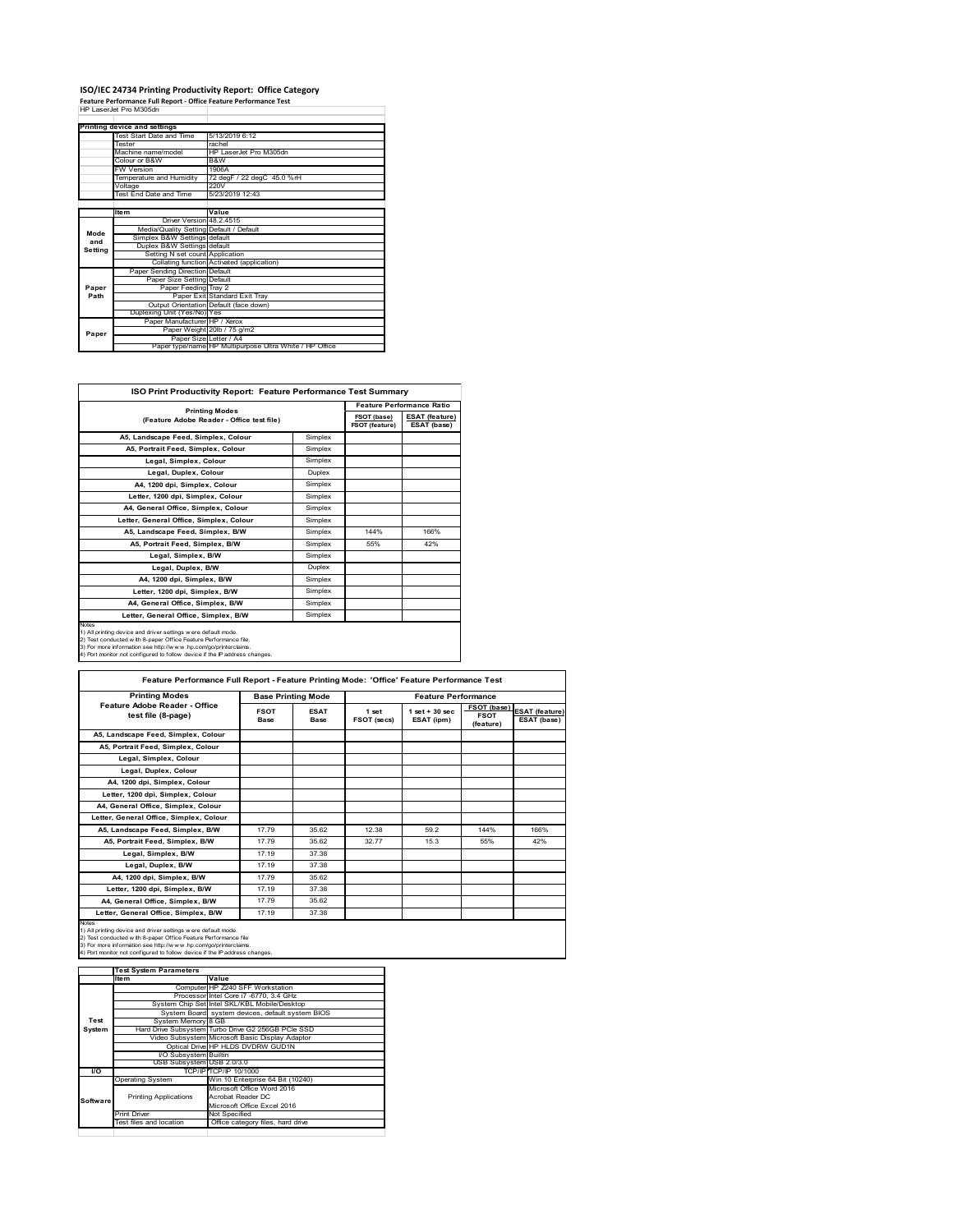## **ISO/IEC 17629 First Print Out Time Report: Office Category**

**Full Detailed Test Report ‐ LETTER** HP LaserJet Pro M305dn

| iii Laosiusti 10 muuuuil |                              |                                |
|--------------------------|------------------------------|--------------------------------|
|                          | Printing device and settings |                                |
|                          | Test Start Date and Time     | 5/13/2019 6:01                 |
|                          | Tester                       | rachel                         |
|                          | Machine name/model           | HP LaserJet Pro M305dn         |
|                          | Colour or B&W                | B&W                            |
|                          | <b>FW Version</b>            | 1906A                          |
|                          | Configuration (options)      | Default                        |
|                          | Controller                   | 11700                          |
|                          | Printing device page count   | Not Specified                  |
|                          | Printing supplies page count | Not Specified                  |
|                          | Temperature and Humidity     | 72 degF / 22 degC 45.0 %rH     |
|                          | Voltage                      | 220V                           |
|                          | Test End Date and Time       | 5/13/2019 6:46                 |
|                          |                              |                                |
|                          | <b>Item</b>                  | Value                          |
| Mode                     | PDL and driver version       | 48.2.4515                      |
| and                      | Print Quality mode           | default                        |
| Setting                  | <b>B&amp;W</b> settings      | default                        |
|                          | Paper feed orientation       | Short Edge                     |
| Paper                    | Paper type setting           | default                        |
|                          | Paper feeding                | Standard cassette              |
|                          | Paper exit                   | Standard exit tray             |
| Paper Path               | Output orientation           | default (face up or face down) |

**ISO First Page Out Time Summary Report: Office Category** t: Letter

**FPOT from Ready (seconds)**<br>
Simplex 5.85 **B&W**

**Duplex**<br>Notes<br>1) All printing device and driver settings were default mode.<br>2) For the BM results, the print driver was set to "print in BM".<br>4) For more information see http://www.hp.com/golprinterclaims.<br>4) Port monitor

|                                                                 |                                                                                                                                                                                                                                                                                                                                                                                                             |                            | ISO First Page Out Time Report: Office Category |                                   |                            |                   |            |
|-----------------------------------------------------------------|-------------------------------------------------------------------------------------------------------------------------------------------------------------------------------------------------------------------------------------------------------------------------------------------------------------------------------------------------------------------------------------------------------------|----------------------------|-------------------------------------------------|-----------------------------------|----------------------------|-------------------|------------|
|                                                                 | <b>Detailed Report: LETTER</b>                                                                                                                                                                                                                                                                                                                                                                              | Word<br>(seconds)          | Excel<br>(seconds)                              | Adobe<br>Reader<br>(seconds)      | Average<br>(seconds)       | <b>Delay Time</b> |            |
|                                                                 | FPOT from Ready - Simplex                                                                                                                                                                                                                                                                                                                                                                                   |                            |                                                 |                                   |                            |                   |            |
|                                                                 | FPOT from Ready - Duplex                                                                                                                                                                                                                                                                                                                                                                                    |                            |                                                 |                                   |                            |                   |            |
| Color Mode                                                      | FPOT from Sleep - Simplex                                                                                                                                                                                                                                                                                                                                                                                   |                            |                                                 | N/A                               |                            |                   |            |
|                                                                 | Recovery Time                                                                                                                                                                                                                                                                                                                                                                                               |                            |                                                 |                                   |                            |                   |            |
|                                                                 | FPOT from Off - Simplex                                                                                                                                                                                                                                                                                                                                                                                     |                            |                                                 |                                   |                            |                   |            |
|                                                                 | Warm-up Time                                                                                                                                                                                                                                                                                                                                                                                                |                            |                                                 |                                   |                            |                   |            |
|                                                                 | FPOT from Ready - Simplex                                                                                                                                                                                                                                                                                                                                                                                   | 6.41                       | 5.59                                            | 5.54                              | 5.85                       | 48 Seconds        |            |
|                                                                 | FPOT from Ready - Duplex                                                                                                                                                                                                                                                                                                                                                                                    |                            |                                                 |                                   |                            |                   |            |
| <b>B&amp;W Mode</b>                                             | FPOT from Sleep - Simplex                                                                                                                                                                                                                                                                                                                                                                                   |                            |                                                 | 7.98                              |                            | 61 Minutes        |            |
|                                                                 | Recovery Time                                                                                                                                                                                                                                                                                                                                                                                               |                            |                                                 | 2.4                               |                            |                   |            |
|                                                                 | FPOT from Off - Simplex                                                                                                                                                                                                                                                                                                                                                                                     |                            |                                                 | 26.53                             |                            |                   |            |
|                                                                 |                                                                                                                                                                                                                                                                                                                                                                                                             |                            |                                                 |                                   |                            |                   |            |
|                                                                 | Warm-up Time                                                                                                                                                                                                                                                                                                                                                                                                |                            |                                                 | 20.99                             |                            |                   |            |
|                                                                 | 1) All printing device and driver settings w ere default mode.<br>2) For the B/W results, the print driver was set to "print in B/W".<br>3) For more information see http://www.hp.com/go/printerclaims.<br>4) Port monitor not configured to follow device if the IP address changes.<br>5) Page counts w ere collected after completion of the tests.<br>6) Details for FPOT from Sleep are show n below. |                            |                                                 |                                   |                            |                   |            |
|                                                                 |                                                                                                                                                                                                                                                                                                                                                                                                             |                            |                                                 |                                   |                            |                   |            |
|                                                                 |                                                                                                                                                                                                                                                                                                                                                                                                             | <b>FPOT Avg</b><br>(se cs) | FPOT (secs)<br><b>Iteration 1</b>               | FPOT (secs)<br><b>Iteration 2</b> | FPOT (secs)<br>Iteration 3 | Application       |            |
|                                                                 | FPOT from Sleep                                                                                                                                                                                                                                                                                                                                                                                             | N/A                        | N/A                                             | N/A                               | N/A                        | Adobe Reader      | Delay Time |
| <b>Color Mode</b>                                               | FPOT from Sleep (15 minutes)<br>HP/Non ISO Test                                                                                                                                                                                                                                                                                                                                                             | N/A                        | N/A                                             | N/A                               | N/A                        | Adobe Reader      |            |
| Notes<br><b>HP Data Table</b><br><b>Detailed Report: LETTER</b> | FPOT from Sleep                                                                                                                                                                                                                                                                                                                                                                                             | 7.98                       | 7.97                                            | 7.98                              | N/A                        | Adobe Reader      | 61 Minutes |

1) All printing device and driver settings w ere default mode.<br>2) For the B/W results, the print driver w as set to "print in B/W".<br>3 DLP includes detailed iterations as data measurements may vary run to run.

|                                  | <b>Test System Parameters</b> |                                     |  |  |
|----------------------------------|-------------------------------|-------------------------------------|--|--|
|                                  | <b>Item</b>                   | Value                               |  |  |
|                                  | Computer                      | HP Z240 SFF Workstation             |  |  |
|                                  | Processor                     | Intel Core i7 -6770, 3.4 GHz        |  |  |
|                                  | System Chip Set               | Intel SKL/KBL Mobile/Desktop        |  |  |
|                                  | System Board                  | system devices, default system BIOS |  |  |
| Test                             | <b>System Memory</b>          | 8 GB                                |  |  |
| System                           | Hard Drive Subsystem          | Turbo Drive G2 256GB PCle SSD       |  |  |
|                                  | Video Subsystem               | Microsoft Basic Display Adaptor     |  |  |
|                                  | Optical Drive                 | HP HLDS DVDRW GUD1N                 |  |  |
|                                  | I/O Subsystem                 | <b>Builtin</b>                      |  |  |
|                                  | <b>USB Subsystem</b>          | USB 2.0/3.0                         |  |  |
| Printing<br>Device<br>Connection | TCP/IP                        | 10/1000                             |  |  |
|                                  | <b>Operating System</b>       | Win 10 Enterprise 64 Bit (10240)    |  |  |
|                                  |                               | Microsoft Word 2016                 |  |  |
| Software                         | <b>Printing Applications</b>  | Microsoft Excel 2016                |  |  |
|                                  |                               | Adobe Reader DC                     |  |  |